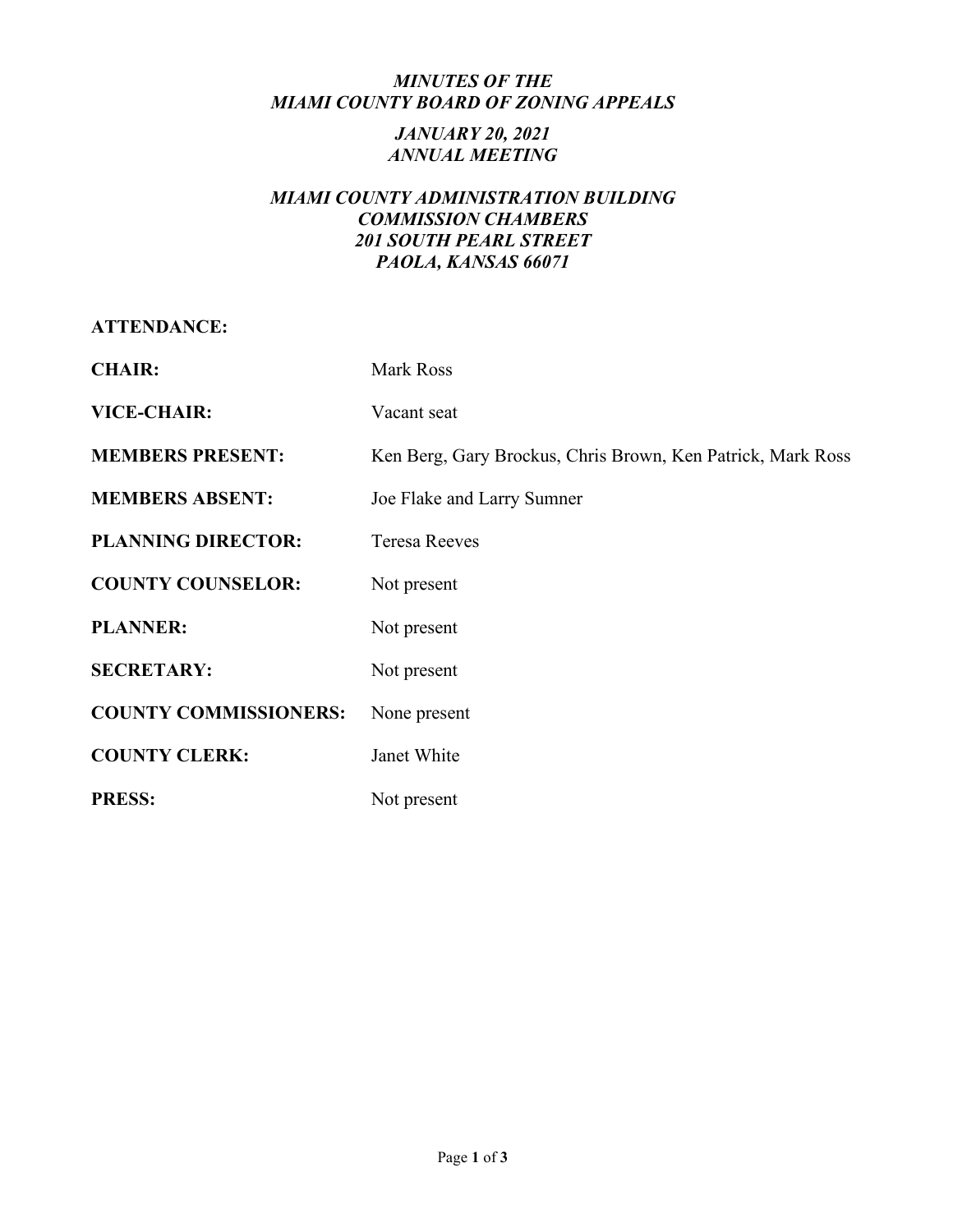# **MINUTES**

# **January 20, 2021 ANNUAL MEETING**

## **MIAMI COUNTY BOARD OF ZONING APPEALS**

#### **1. Call To Order**

Chairman Ross called the meeting to order at 7:00 p.m.

# **2. Roll Call**

Five members were present for roll call, which constituted a quorum. (Note: Tom Bach and Lloyd Peckman resigned from the Board. Gary Brockus and Joe Flake were appointed to replace them.)

#### **Pledge of Allegiance**

#### **3. New Business**

#### **a. Oaths of Office**

Janet White, County Clerk, administered the oaths of office for Gary Brockus and Mark Ross.

#### **b. Election of Officers**

Mark Ross served two terms as Chairman and was not eligible for another term. Ken Berg nominated Chris Brown as Chairman. Ken Patrick seconded and nominations ceased. Brown was elected unanimously.

Ken Berg nominated Gary Brockus as Vice-Chairman. Ken Patrick seconded and nominations ceased. Brockus was elected unanimously.

Chris Brown presided as Chairman for the remainder of the meeting.

#### **c. Adoption of 2021-2022 BZA Calendar**

Mark Ross moved to adopt the calendar as presented. Patrick seconded, and the motion passed unanimously.

#### **d. Approval of Minutes**

Patrick moved to approve the June 17, 2020 Minutes as written. Brockus seconded. The motion carried unanimously.

#### **4. Old Business -** None.

#### **5. Other Business – None.**

#### **6. Planning Director Report**